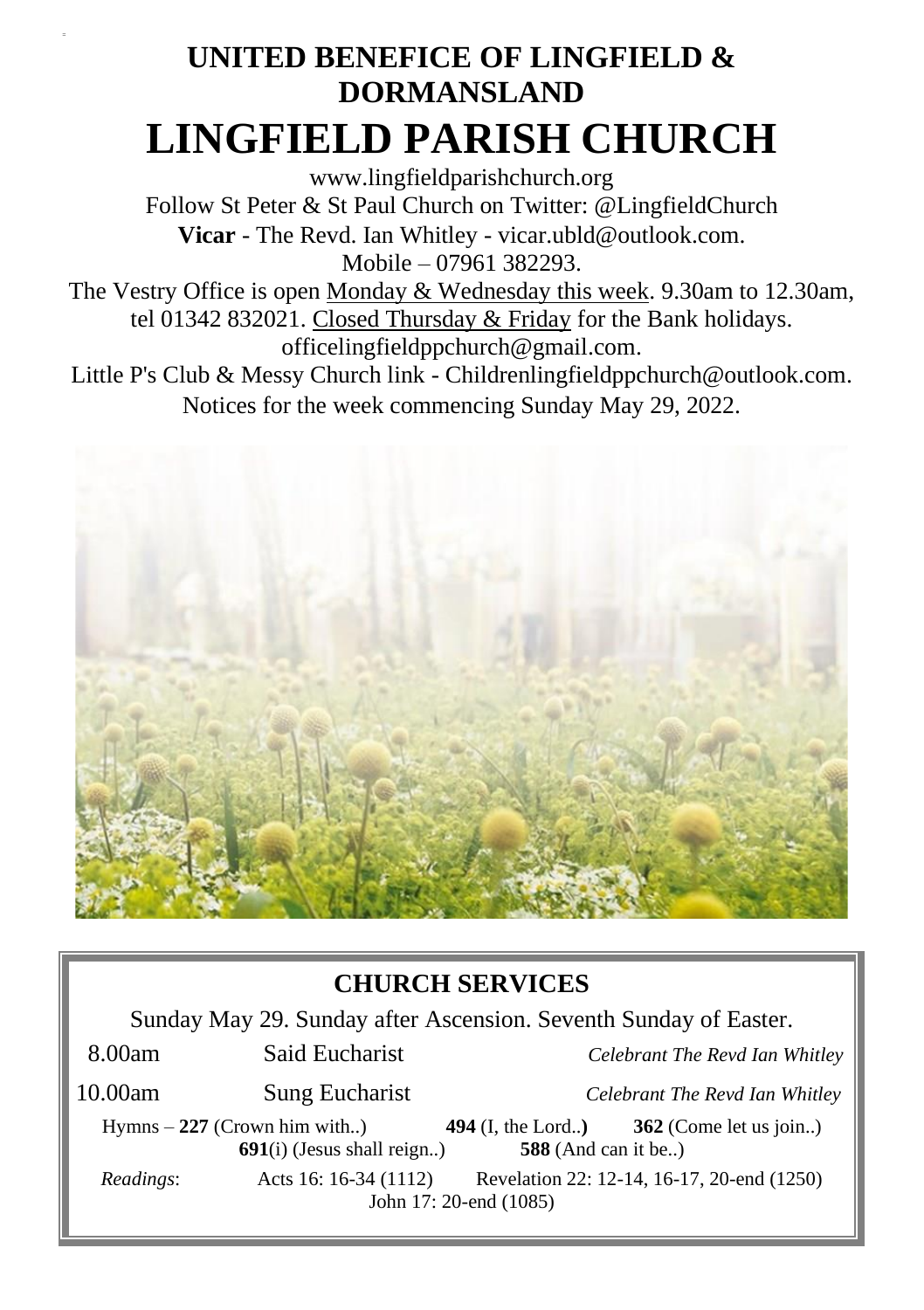**Red Cross Ukraine Humanitarian Appeal** – part of the **Disasters Emergency Committee** (DEC). The DEC appeal is for Ukraine. Please donate to this vital appeal and help us reach families and communities in Ukraine and the border countries. If you wish to make a donation, please include Gift Aid, the link is [https://donate.redcross.org.uk/appeal/ukraine-crises-appeal.](https://donate.redcross.org.uk/appeal/ukraine-crises-appeal)

| <b>SERVICES THIS MID WEEK</b><br>St Peter & St Paul                                               |                                   |                      |  |  |
|---------------------------------------------------------------------------------------------------|-----------------------------------|----------------------|--|--|
| 10.00am Wednesday (June 1)                                                                        | Eucharist & Healing               | The Revd Ian Whitley |  |  |
| 12.00am Thursday                                                                                  | Queen's Jubilee Eucharist service |                      |  |  |
|                                                                                                   |                                   | The Revd Ian Whitley |  |  |
|                                                                                                   | On Zoom                           |                      |  |  |
| 9.00am Monday to Thursday                                                                         | <b>Morning Prayer</b>             | The Revd Ian Whitley |  |  |
| https://us02web.zoom.us/j/81989590555?pwd =MUN nb0Nwa<br>UpUbHBiMnQzVm9wd0Q4UT09. Passcode 149674 |                                   |                      |  |  |
| 8.00pm Wednesday                                                                                  | Compline                          | Richard Holroyd      |  |  |
| https://us02web.zoom.us/j/85819135342?pwd=Tjhha0VLTVJkUjRYVkFpWTUzMVZ                             |                                   |                      |  |  |
| CUT09 for Compline passcode 126768                                                                |                                   |                      |  |  |
|                                                                                                   |                                   |                      |  |  |
| <b>QUEEN'S JUBILEE SERVICE</b>                                                                    |                                   |                      |  |  |

Thursday June 2.

Noon Sung Eucharist *Celebrant The Revd Ian Whitley*

Hymns – **766** (Praise my soul..) **721(ii)** (Love divine..**) 357** (All people that..) **Anthem** 'In our service.....' *Readings*: Acts 22: 30, 23: 6-11 John 17: 20-end (1085)

### **NEXT WEEK AND FUTURE EVENTS**

### **CHURCH SERVICES**

Sunday June 5. Pentecost. The Platinum Jubilee Pageant of the Queen.

John 14: 8-17 (1082)

10.00am Sung Eucharist *Celebrant The Revd Ian Whitley*

Hymns – **238(i)** (Come down..) **248** (Holy Spirit hear us..**) Anthem** 'I will sing with the Spirit...) **257** (O Spirit of the living...) **Anthem** 'In our service' **259** (She sits like a bird..) *Readings*: Genesis 11: 1-9 (12) Acts 2: 1-21 (1093)

8.00am Said Eucharist *Celebrant The Revd Ian Whitley*

4.00pm Informal service at St John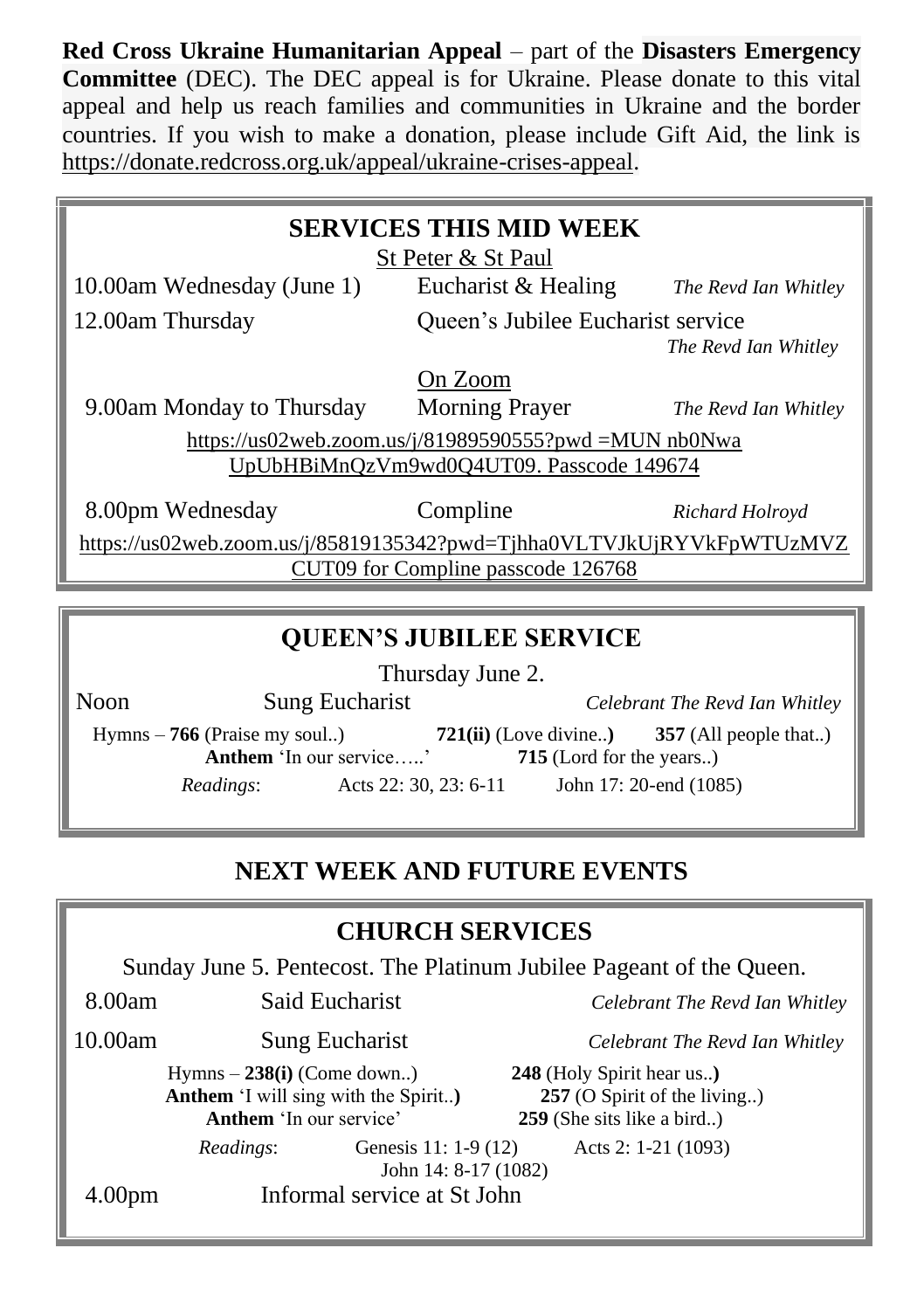#### **OTHER INFORMATION**

Monday June 20 - **Kevin Scully**, who recently led a Quiet Day for us, will be leading a **live Zoom event** - *Oh God! Religious Poetry. An online workshop and discussion forum –* between 2.00 and 4.00pm. It is part of the **Tunbridge Wells Poetry Festival** from June 5 to 26. The cost will be £10. <https://twpoetryfestival.com/workshops-2/oh-god/>Kevin's poetry has appeared in *Theology*, in the ironically titled *Saccharine Poetry*, online platforms including *Second Chance Lit,* and some defunct small journals. A poem is due to be published in *Poems In Praise of Libraries* curated by SIMS Poetry Library, Los Angeles. He was longlisted for the Live Canon Prize in 2017. He is the author of ten stage and radio dramas, two novels and eight non-fiction books.

**Parish Giving Scheme** – A reminder about giving to our church. The process is: -

- Go on-line to [www.parishgiving.org.uk,](http://www.parishgiving.org.ukj/)
- Search for St Peter & St Paul Lingfield, use our PGS code of **370637125,**
- Tell Mike Ellis, our Treasurer, of your decision to move to PGS,
- Only cancel your current standing when your PGS becomes active.

**PGS** provides the automatic monthly transfer of all St Peter & St Paul PGS donations back to our bank account, and the return a few days later of the HMRC repayment of the applicable gift aid. You can change your payment at any time.

Please use this scheme, presently our system involves valuable time by our Treasurer and Stewardship team in manually chasing HMRC for your gift aid of 25p in every £1.00 made. Thank you all.

**Gift Aid** – if you have not linked to your church donation to Gift Aid and you normally pay tax, please complete a form available from Sue Ellis by email.

### **DATES FOR YOUR DIARY**

Sunday May 29 to Wednesday June 1 - **RH7 History Group.** We will be holding our postponed 2020 Exhibition, **"Who Do You Think They Were? Local Lives Remembered".** at the Lingfield & Dormansland Community Centre The Exhibition will be open from 10.00am to 4.00pm on each day, admission free.

Please note that Dormansland are holding events in the Memorial Hall and Centenary Rooms on Friday June 3 and Saturday June 4 to celebrate the Jubilee. These will be open from 10.00am to 4.00pm and will include art exhibitions, children's mosaics and displays from past RH7 exhibitions.

Bill – [billfstevenson100@gmail.com](mailto:billfstevenson100@gmail.com) (new email address).

Sunday June 19 – **The Friends of St Peter & St Paul** Open Gardens event. Tickets available in our church on the day. Six gardens to explore.

Sunday June 26 **– AGM of The Friends of St Peter & St Paul** at 11.30am in the Lady Chapel. Richard Young, Chair, has distributed the Agenda, Report of the Trustees, and an explanation letter. Please contact Richard if you have not received these documents.